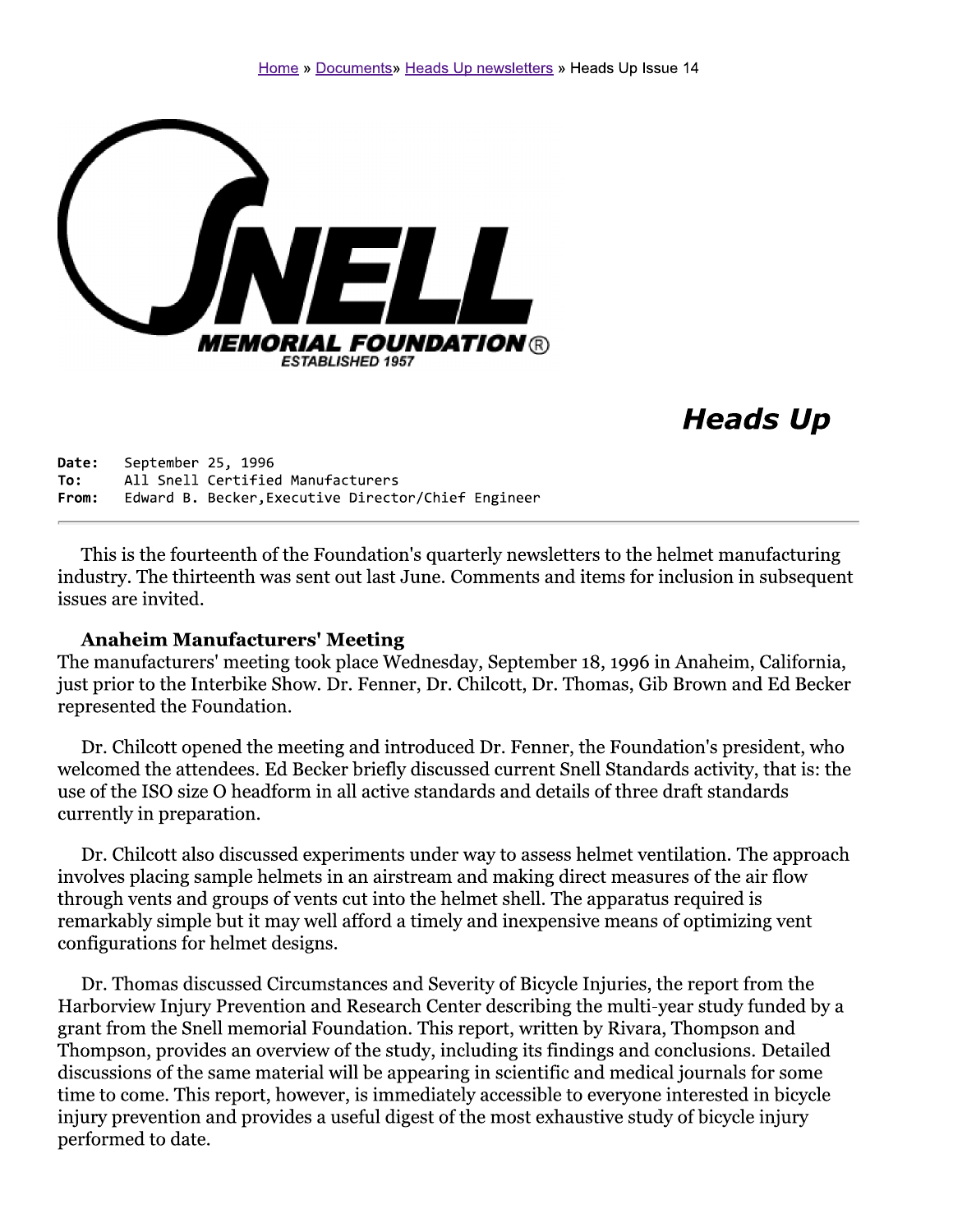#### **Harborview Study**

The multi-year study of bicycle injury performed by the Harborview Medical Center Injury Prevention and Research Center and funded by the Snell Memorial Foundation has been completed. Technical discussions of the study and its findings will be appearing in scientific and medical journals over the next few months. However, the investigators have prepared an overview of the study and the findings and conclusions which is accessible to everyone interested in bicycle injury prevention. Circumstances and Severity of Bicycle Injuries by Rivara, Thompson and Thompson has been posted on the internet on the Snell home page, http://www.quiknet.com/snellit.

#### **ISO Size O Headform**

The ISO O headform has been added to the set of headforms used in the B-90, B-95, M-95, and SA-95 standards. Headgear which are appropriate to the ISO O headform will be marked and tested on this headform. The use of this headform enables a fairer evaluation of the visual field for M-95 and SA-95 headgear.

#### **Draft Standards**

There are three draft standards currently in preparation: an equestrian helmet standard for headgear used in horseback riding, a standard for headgear used with low powered vehicles and a ski helmet standard. All three drafts will be sent out for review sometime in October.

#### **Snell Web Site**

The Snell Foundation Home Pages originated by Dr. Philip Graitcer on the Internet World Wide Web has merged with the Snell World Wide Web Site set up by Dr. Frank Lin at the Snell California offices. The Snell Web site is at http://www.quiknet.com/~snellit and includes information on the Foundation and its certification programs, lisPts of certified products, links to ftp downloads of Snell Standards and drafts and links to other web sites of interest including Dr.raitcer's home pages for the WHO Bicycle Helmet Initiative.

Dr. Lin welcomes comments and suggestions regarding any aspect of the Web site.

#### **Bicycle Helmet Buckles**

During the administration of the B-90 and B-95 bicycle helmet programs the Foundation has become very familiar with certain models of plastic buckles widely used by helmet manufacturers. Our testing has shown that these various buckle models perform similarly across a wide variety of helmet models and retention system configurations. If a particular helmet model meets Snell requirements with one of these buckles, we have ample assurance that it will do so with any of the others. For this reason, we may allow bicycle helmet manufacturers to substitute from among these buckle types in specific certified products with little or no additional Snell testing.

Manufacturers of helmets certified to B-90, B-95 or N-94 configured with any of the following four buckle models may request in writing to substitute one of the other three buckles into the helmet configuration. Although the Foundation reserves the right to consider each case separately, for most applications, no additional testing will be necessary. Authorization for the substitution will be granted immediately by FAX or other timely communication.

| Model      |
|------------|
| TSK 63     |
| Shock-Lock |
|            |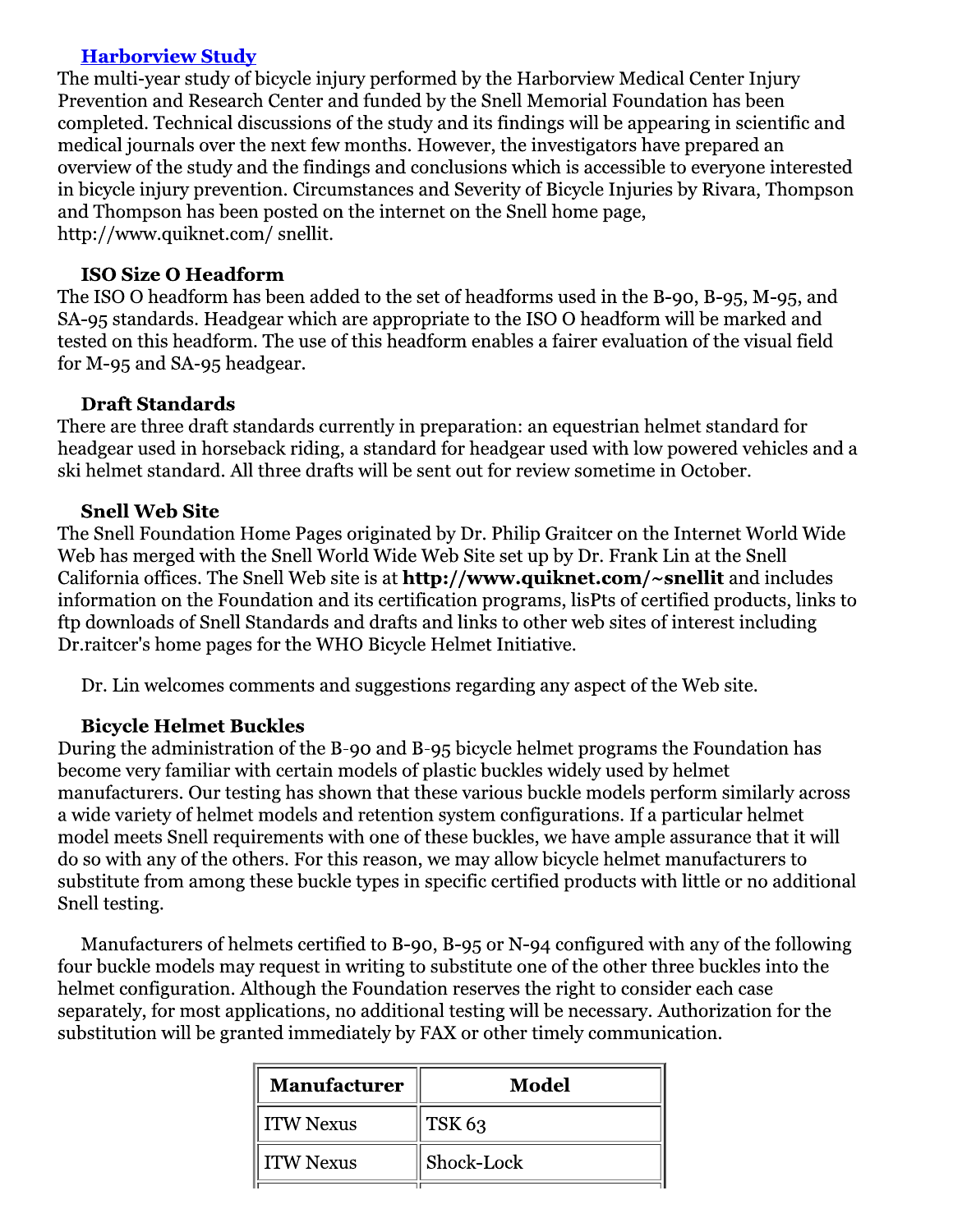| I ITW Nexus | $\parallel$ bicycle helmet side-squeeze $\parallel$                              |
|-------------|----------------------------------------------------------------------------------|
|             | $\parallel$ National Molding $\parallel$ bicycle helmet side-squeeze $\parallel$ |

We will consider other buckle systems for this list, interested buckle manufacturers should contact the Foundation for information.

### **CSA Amendment for Children's Bicycle Helmets**

I have written a critique of the amendment to the CSA Standard for bicycle helmets that sets up new requirements and test procedures for helmets intended for young children. The critique is available on the Internet or may be requested through this office.

In the critique and the following summary, I have attempted to deal completely, honestly and fairly with a difficult subject. If my remarks seem, at any point, gratuitously offensive, please allow me to apologize. The critique consists of seven pages discussing the technical aspects of the amendment with some background on the development and function of helmets and helmet standards. I attempt to show that:

- 1. the amendment rejects almost all current children's helmets and is therefore burdensome to both the industry and the public.
- 2. the amendment's benefits are, at best, uncertain.
- 3. there are real risks of increased rates of serious injury among children once the amendment is imposed.

## **Certified Product Lists**

Manufacturers are required to notify the Foundation of all marketing and size designations under which each Snell Certified helmet is sold and distributed. We record these names and sizes in the Foundation's Certified products lists which are used for reference and which are distributed to groups and individuals on request.

Whenever a Snell labelled helmet is distributed under a new name, please advise Steve Johnson in writing of the new name and size designation and identify the original certified product. The ID number in the lower right corner of the Snell Certificate is preferred identification for recently certified helmets. Also, please advise Mr. Johnson whenever a marketing name is dropped or goes out of production.

## **Bulk Educational Materials**

Manufacturers and others who may require large quantities of Snell brochures, hang tags and similar items should contact Ms. Zhang well in advance. Preparation of these materials requires long lead times.

## **Who to Call at Snell**

|                   |                       | Phone          | Fax            |  |  |  |
|-------------------|-----------------------|----------------|----------------|--|--|--|
| Testing:          |                       |                |                |  |  |  |
| UK:               | Brian Walker          | 44-1252-714920 | 44-1252-737137 |  |  |  |
| CA:               | Gib Brown             | 916-331-5073   | 916-331-0359   |  |  |  |
|                   |                       |                |                |  |  |  |
|                   | Certification Labels: |                |                |  |  |  |
| CA:               | Ms. Bonnie Adams      | 916-331-5073   | 916-331-0359   |  |  |  |
| Public Education: |                       |                |                |  |  |  |
| CA:               | Ms. Hong Zhang        | 916-331-5073   | 916-331-0359   |  |  |  |
|                   |                       |                |                |  |  |  |
|                   |                       |                |                |  |  |  |